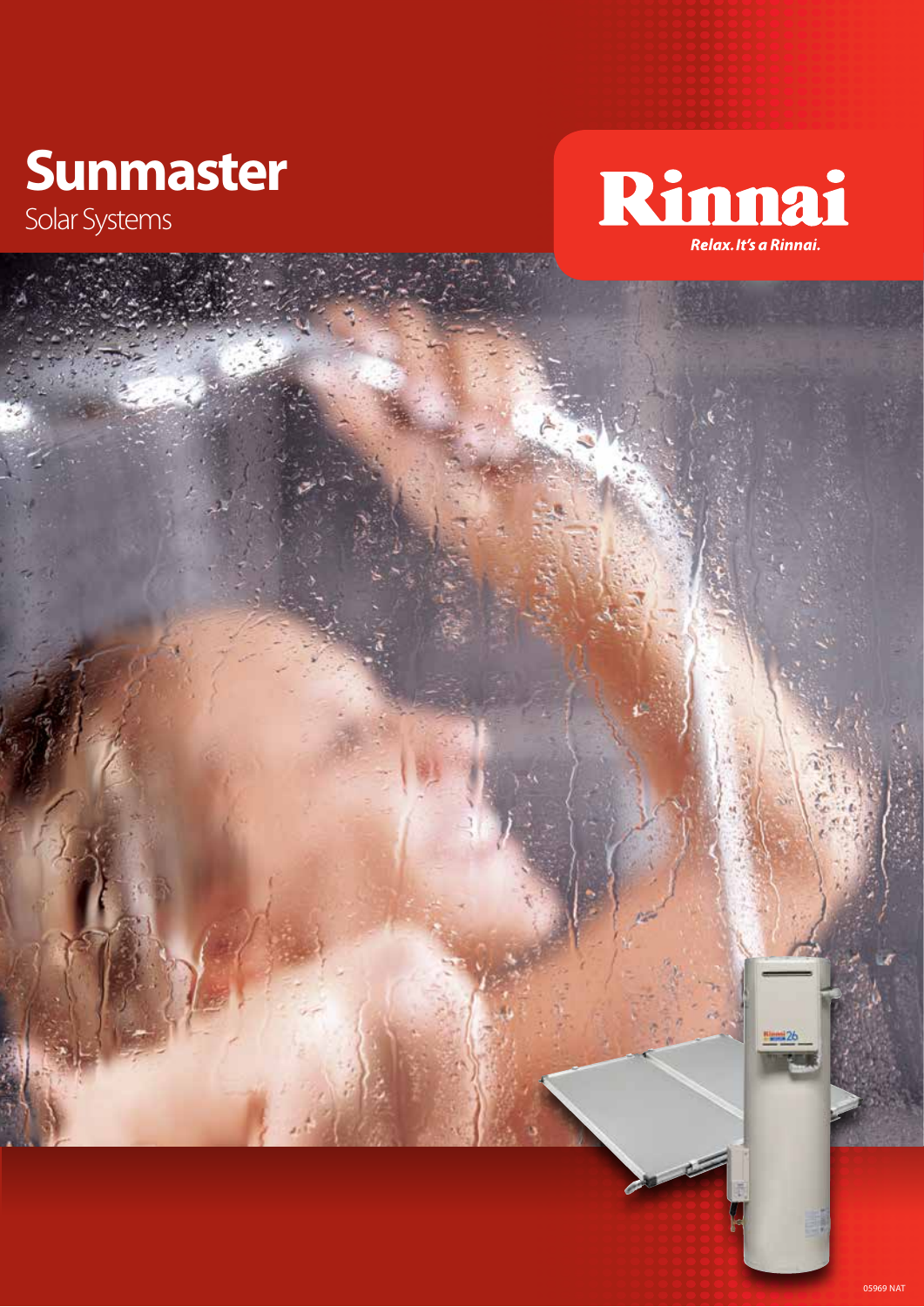Rinnai draws from over 40 years experience in designing and manufacturing Hot Water Systems. The Rinnai Sunmaster range of Solar Hot Water Systems have been designed specifically to make the most out of harvesting free energy from the sun with an affordable outlay.

## **Close Coupled Systems**

A close coupled solar system is where the storage tank and the Solar Collectors are coupled together and the installation is on the roof.

Rinnai Sunmaster close coupled solar systems use the thermo-syphoning principle (i.e. hot water rises because it is less dense) to circulate the water through the Collectors and then to the storage cylinder without the need for a pump.

Supplementary heat is available from an electric element or a Rinnai gas booster if insufficient heat is available from the sun (such as during cloudy or rainy weather or during winter months).

## **Features and Benefits**

- > Low heat loss due to greater insulation
- > Gas or electric booster options
- > Carbon steel tank with a vitreous enamel glass lining to protect against corrosion
- > Thermal Arrestor valve reduces stress on the tank by preventing excessive hot water temperature stored in the tank
- > Technically very efficient, economical to install and low maintenance
- > No electricity is required to operate pumps to recirculate the water through the collectors
- > Saves space on your land as there is no ground mounted tank
- > High performance resulting in high Small Scale Certificates awarded



........ ......... ............ ..............

................

.............. .................. **.............** 

**...............** 

 $\bullet$ 

 $\bullet$   $\bullet$ 

 $\bullet$ 

|                              |            |             |                 |                   |                       | <b>System Selection</b><br>No of people |                   |  |
|------------------------------|------------|-------------|-----------------|-------------------|-----------------------|-----------------------------------------|-------------------|--|
| <b>Description</b>           | Order code | <b>Size</b> | <b>Booster</b>  | <b>Collectors</b> | <b>Boost capacity</b> | Average usage                           | <b>High usage</b> |  |
| Close<br>coupled<br>electric | System 9   | 200         | 2.4 kW          |                   | 100                   | 3                                       |                   |  |
|                              | System 10  | 330         | 3.6 kW          |                   | 180                   | 6                                       | $\overline{4}$    |  |
| Close<br>Coupled gas         | System 11  | 200         | S <sub>20</sub> |                   | 20L/min               | 3                                       |                   |  |
|                              | System 12  | 330         | S <sub>26</sub> |                   | $26$ L/min            | 6                                       | 4                 |  |